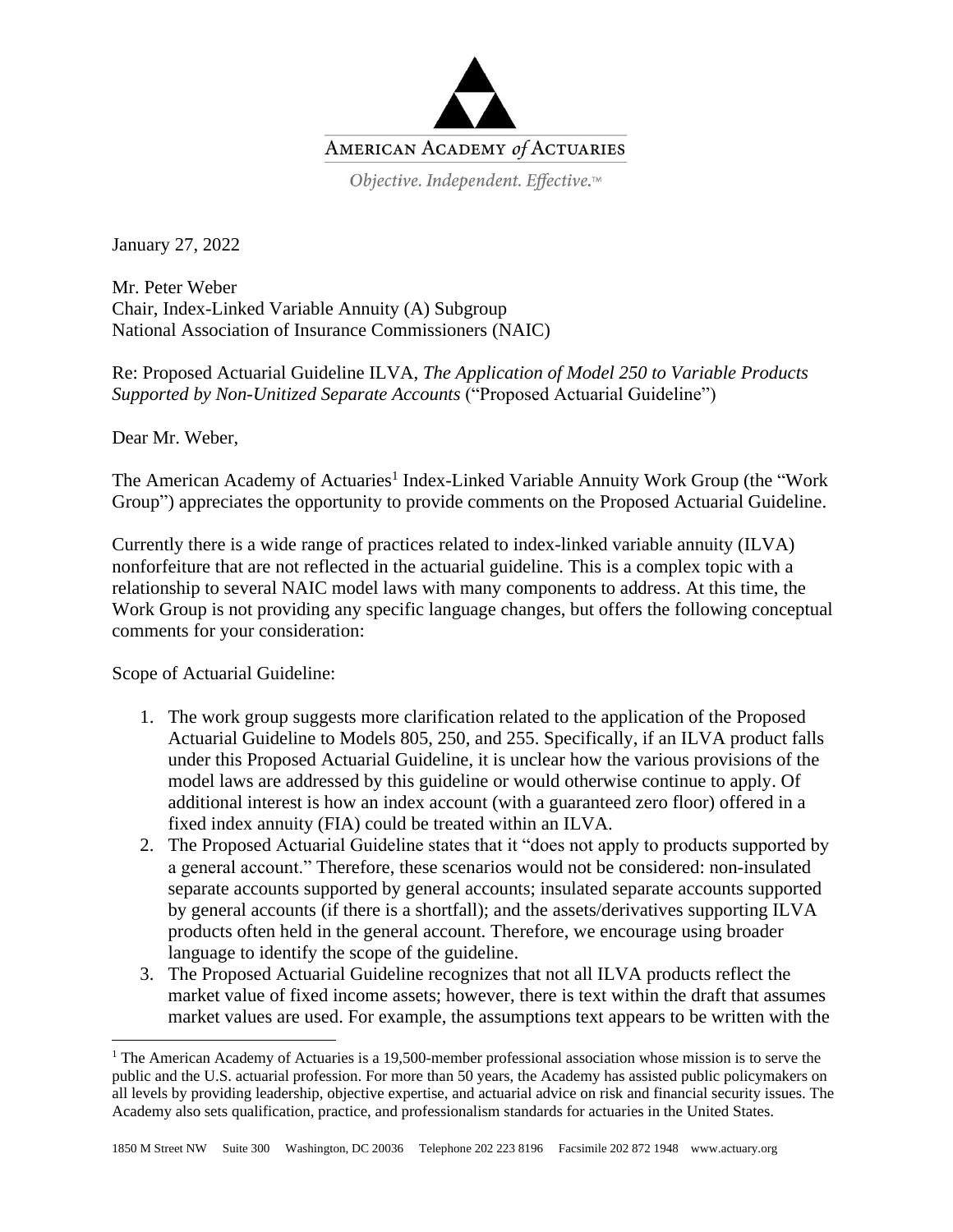assumption that the fixed-income asset proxy value reflects market values. The Work Group suggests that the guideline should allow for different approaches consistently throughout the text.

4. The drafting note in the Proposed Actuarial Guideline is not clear, and seems to imply that all ILVA products have explicit charges. However, some ILVA products are spreadbased or a combination of spread- and fee-based. Therefore, the Work Group suggests clarifying this drafting note.

Terminology within Actuarial Guideline:

- 5. The Work Group found the term "Index Option Value" to be unclear, because it would be expected that this term describes the value of an option rather than an entire contract value. The Work Group recommends using Indexed Account Value as it would better describe the index portion of the contract value.
- 6. The Work Group notes that it may be easier to define hypothetical portfolio value, fixedincome asset proxy value, and the derivative asset proxy value, because most uses of these defined terms seem to be referring to their values. The guideline could then specify in its definitions that the fixed-income asset proxy value may be a market or book value depending on product design and that the derivative asset proxy value should be a market value.
- 7. The Proposed Actuarial Guideline states that the product filing must quantify the maximum difference between the value of the hypothetical portfolio and the index option value at the beginning of the index term. However, it is unclear how these values could be different because they are defined to be equal. The Work Group encourages clarification.

Hypothetical portfolio considerations in Actuarial Guideline:

- 8. The third principle in the Proposed Actuarial Guideline states that the hypothetical portfolio must be designed to perfectly hedge the benefit guarantees at the end of the term. The Work Group suggests additional clarification regarding: is the expectation of a perfect hedge for each individual who persists or for the aggregate in-force population (which would recognize various decrements)?
- 9. The Proposed Actuarial Guideline allows the determination of interim values to be based on actual assets or a hypothetical portfolio of assets. The use of actual assets could lead to very different interim values for two products that are otherwise similar, because there is a wide variety of current company approaches to these assets. With respect to hedge assets, the use of a hypothetical portfolio of static hedges may produce more understandable and/or consistent interim values across insurers.
- 10. The Proposed Actuarial Guideline states that the assumptions used to value the hypothetical portfolio should be based on market prices. However, if there are market prices, then it is expected those prices would be used to determine values, and assumptions would not be needed. If there are no market prices, then assumptions would be needed, but they could not be based on market prices. Therefore, the Work Group encourages clarification.